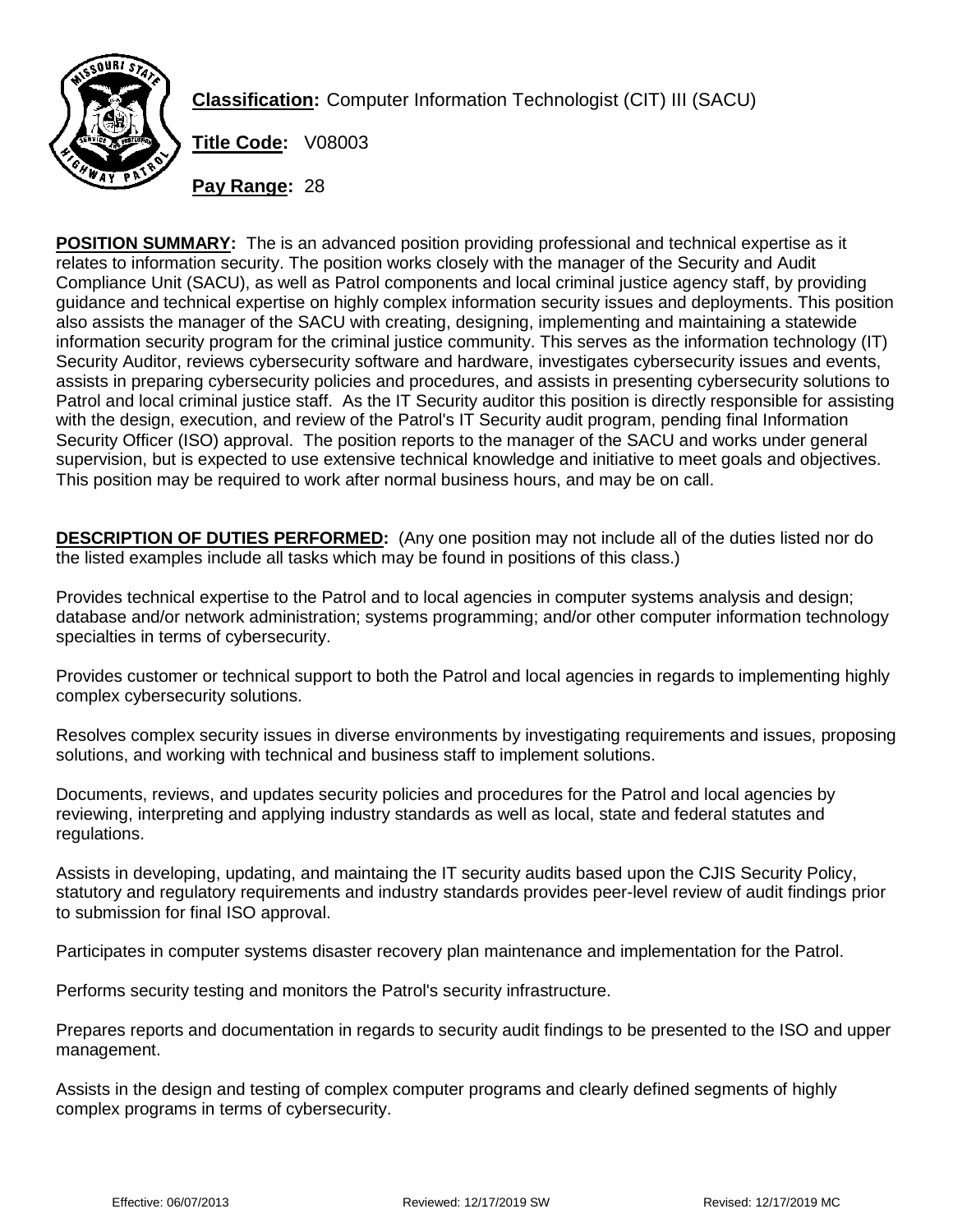Assists in meetings with members of the local and state criminal justice community to discuss cybersecurity issues.

Reviews system and application specifications and make recommendations for security enhancements.

Assists in the research and review of security infrastructure hardware and/or software.

Participates in computer systems management plan development, maintenance, and implementation.

Performs other related work as assigned.

**REQUIRED KNOWLEDGE, SKILLS, AND ABILITIES:** Considerable knowledge in all areas of cybersecurity as well as networking, application development, server software and hardware.

Considerable knowledge of the principles of computer programming and systems analysis, design, testing and documentation.

Considerable knowledge of the general operating principles and capabilities of computer hardware and software.

Considerable knowledge of the CJIS Security Policy

Considerable knowledge of the MULES system as it relates to the technical connectivity and CJIS requirements.

Considerable knowledge of agency's automated information systems.

Considerable knowledge of agency's functions and their interrelationships.

Working knowledge of the principles of disaster recovery.

Working knowledge of the principals of information system audits and security testing.

Working knowledge of cyber-incident response management.

Working knowledge of deep packet analysis tools, their configuration and use.

Working knowledge of encryption methods and virtual private network (VPN) technologies.

Working knowledge of cyber-threat analysis.

Working knowledge of computer security systems and procedures.

Working knowledge of software reference libraries and related utility programs.

Working knowledge of computer networking and telecommunications.

Working knowledge of computer operating systems.

Working knowledge of database management systems.

Working knowledge of advanced authentication solutions.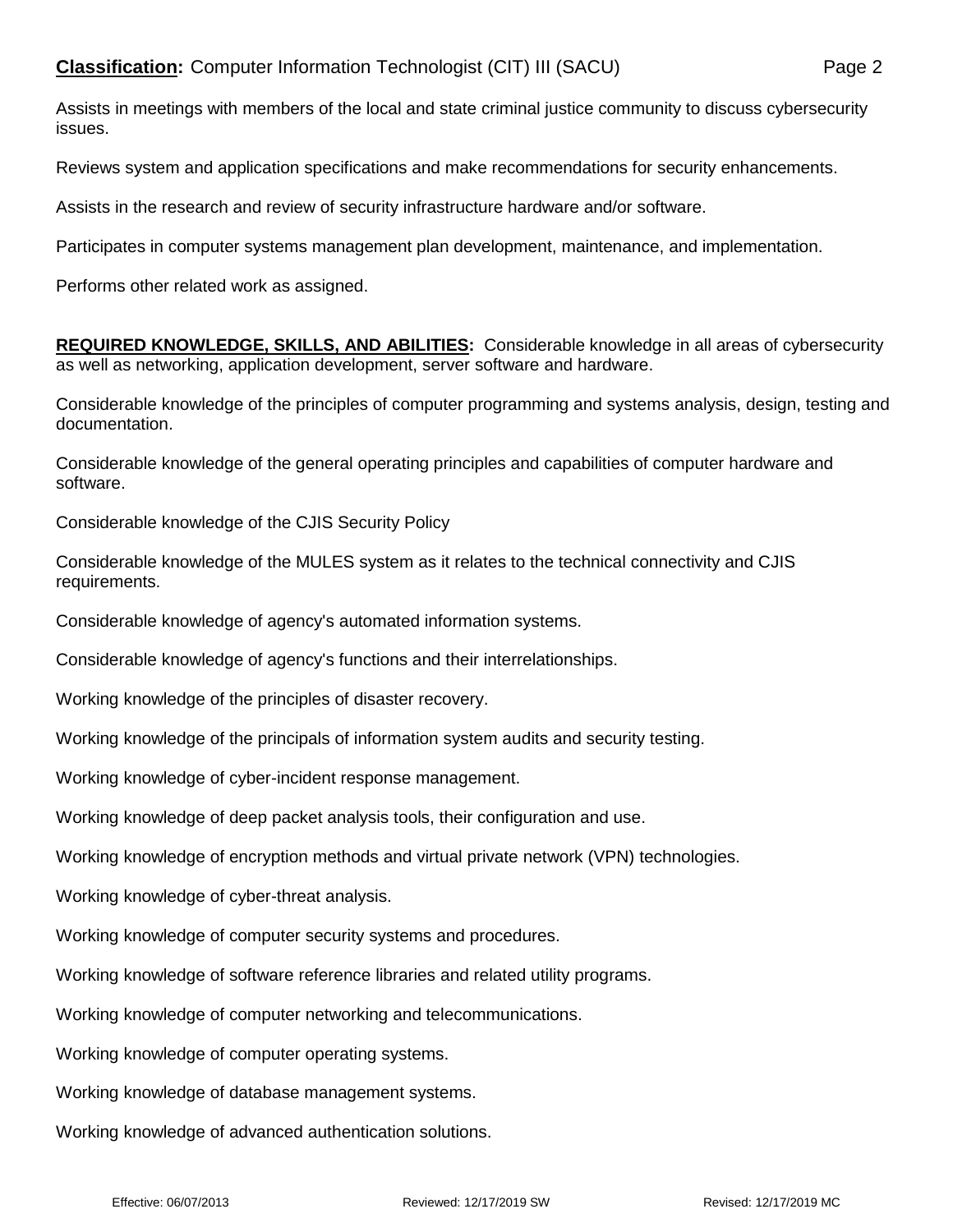## **Classification:** Computer Information Technologist (CIT) III (SACU) Page 3

Working knowledge of applicable Federal Information Processing Standards of (FIPS) encryption.

Working knowledge of Code of Federal Regulations (CFR) and applicable statutes.

Working knowledge of the principles of cost benefit analysis.

Working knowledge of the principles of project management.

Working knowledge of the procurement process.

Working knowledge of continuing trends and developments in computer hardware and software.

Working knowledge of various computer platforms.

Working knowledge of the information strategic planning process.

Working knowledge of the systems management process.

Working knowledge of cyber-forensics techniques and digital evidence preservation.

Possess good organizational skills

Possess research and analysis skills

Possess good presentation skills

Ability to utilize project management tools.

Ability to prepare and interpret computer program documentation.

Ability to prepare and maintain standards, policies, procedures, guidelines and technical manuals.

Ability to troubleshoot and resolve hardware and/or software problems.

Ability to create and present materials for training programs

Ability to plan and implement projects and audits necessary to ensure effective and efficient operations of security measures.

Ability to comprehend, analyze, and research problems of a complex nature and make judgment decisions as to their solution.

Ability to operate basic office equipment as detailed in the description of duties.

Ability to handle restricted and confidential information in a professional manner and maintain the information as such.

Ability to communicate in English clearly and concisely, both orally and in writing.

Ability to establish and maintain harmonious working relations with others.

Ability to work with material that may be of a sexual nature relating to criminal activity (e.g., written material, photographs, and/or verbal language, etc.).